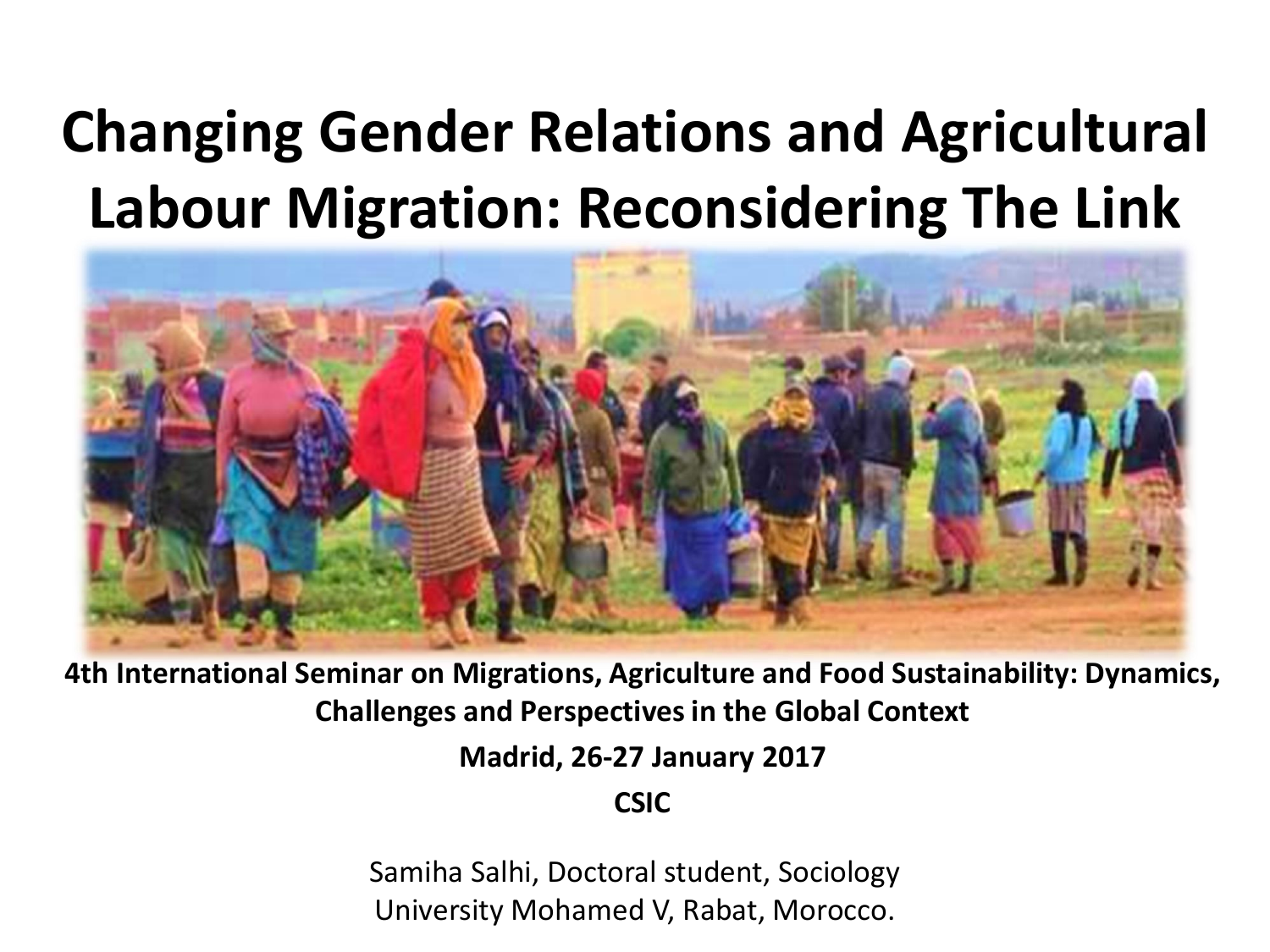# **Introduction**

- **Agriculture is a principal source of livelihood for Moroccan population:**
	- It provides more than one third of employment (39,3% in 2013) (HCP, 2014).
	- The sector is characterized as female-intensive: women compromise a majority of the labor force in agriculture (employment rates among women :41,1%) (HCP, 2014).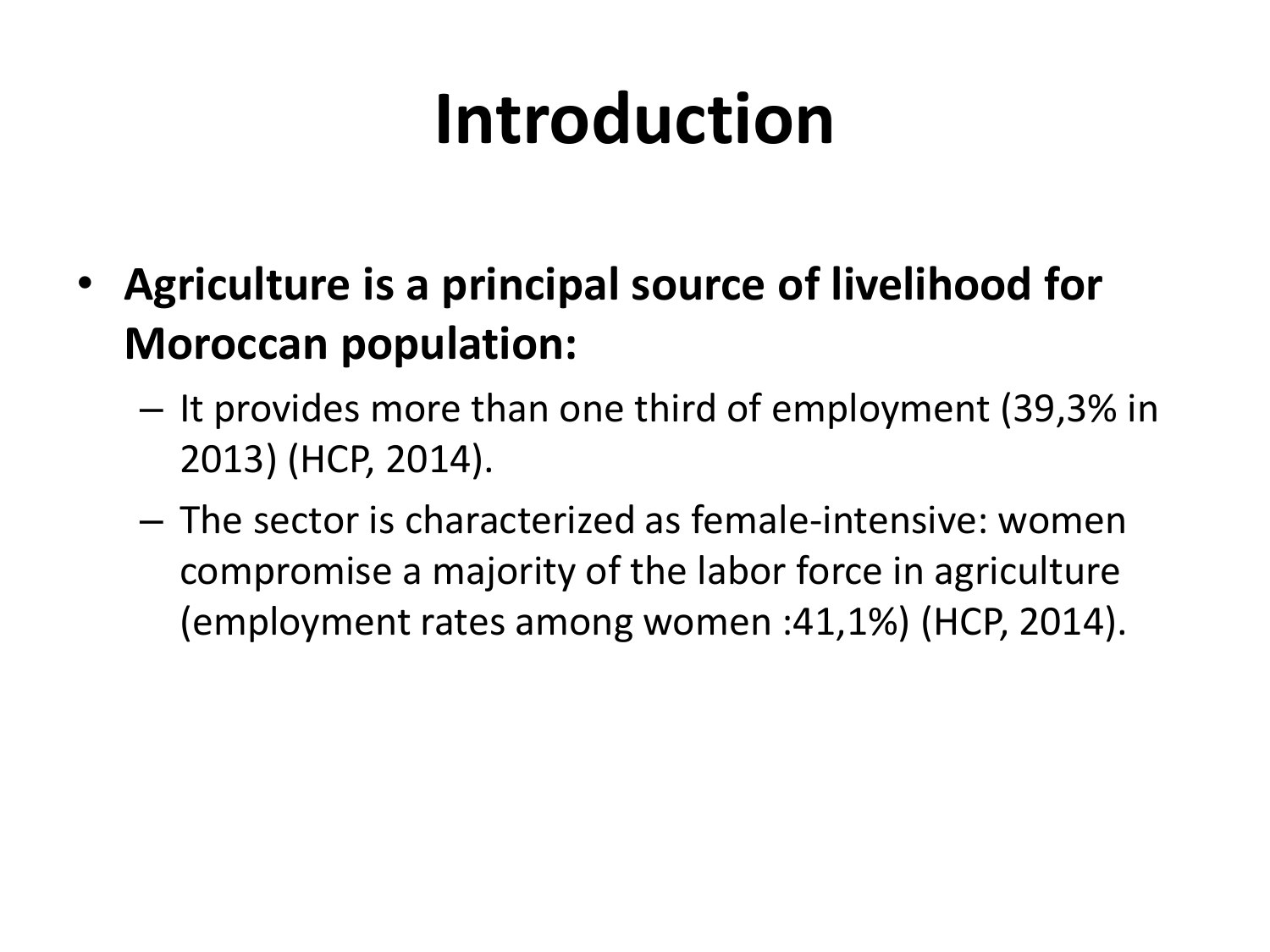- **The expansion of female employment with the increase of agricultural export production**
- $\triangleright$  Rural women have been integrated into a new form of seasonal agricultural labour in large numbers. They are invisible group, yet they play a key role at the forefront of one of Morocco's key economic sectors.
- **underestimation of women in the calculation of the agricultural labour force**
- $\triangleright$  No official information or statistics regarding the number of women employed seasonally in agricultural production.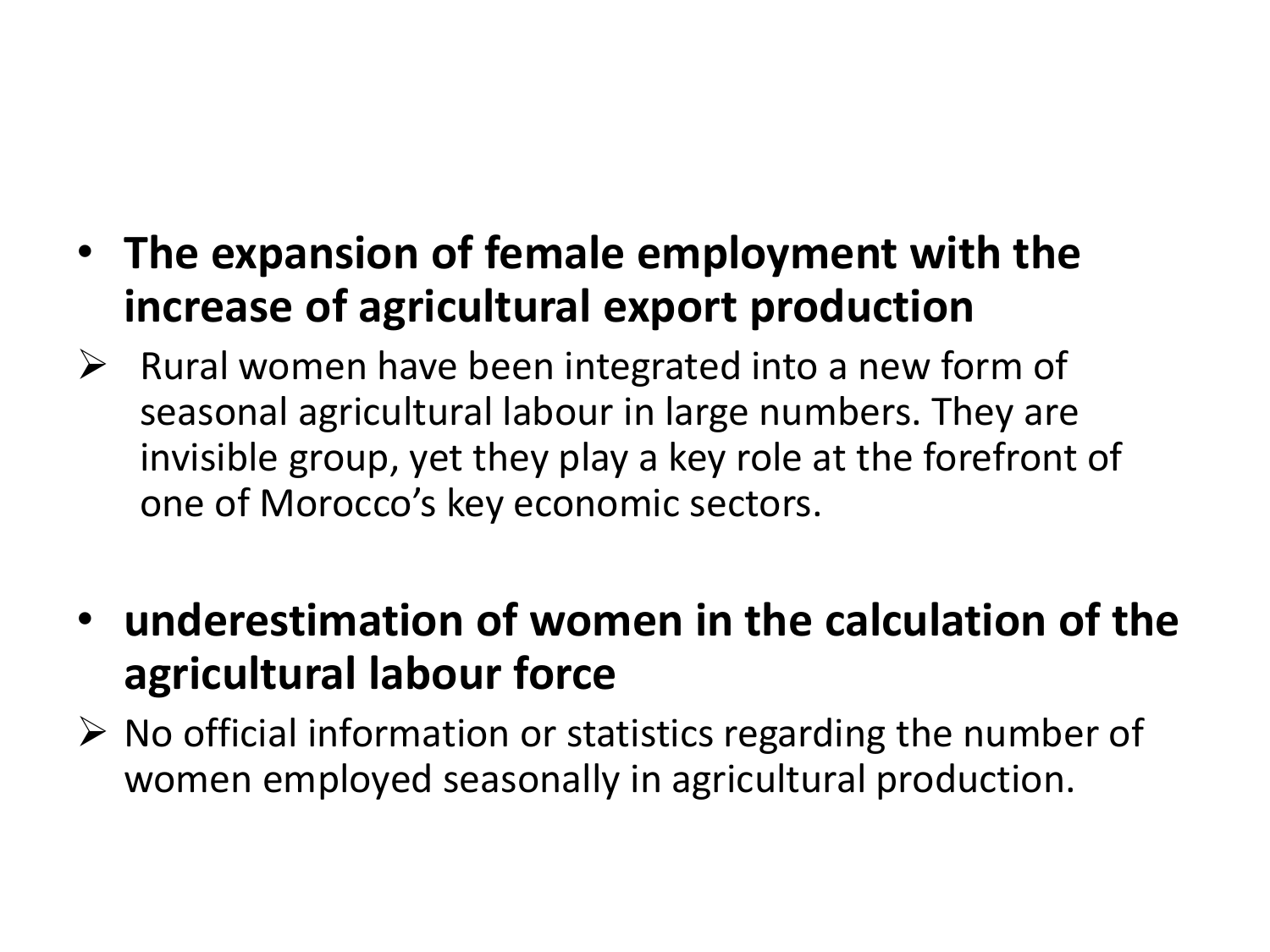## **Context**

- The economic liberalization, the agrarian changes and drought impacted deeply the countryside and the rural society structure.
- The rural householders, especially the landless, face the difficulty to increase their earnings to afford their basic needs.
- The internal migration embodies an alternate dimension in their *strategies* of livelihood regarding to an environment characterized by poverty and domestic agriculture's dependency as a main source of income.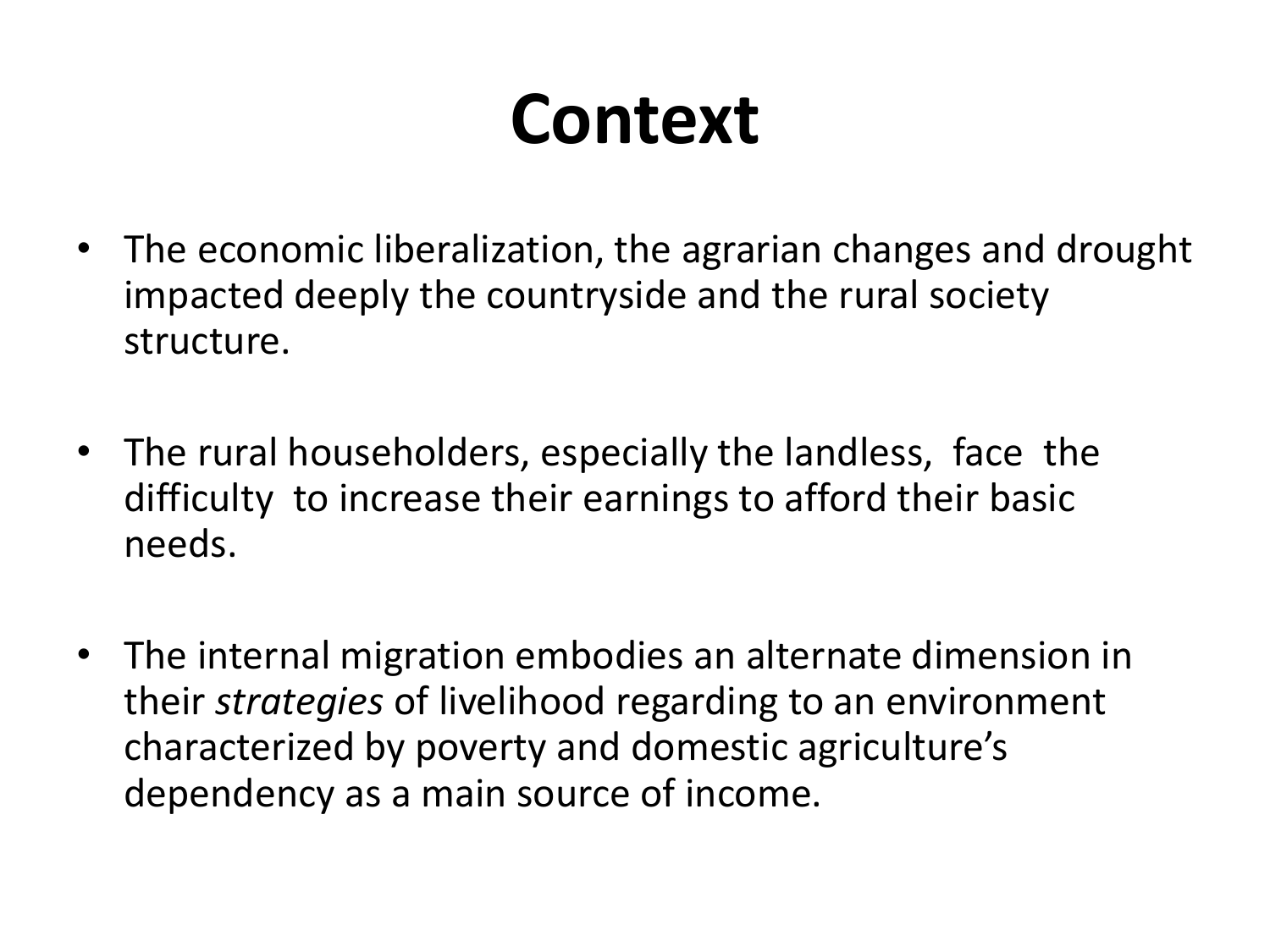- The modernization of agriculture promotes an increase in the number of waged- workers, seasonal in particular.
- Thus, the preponderance of women among migrants is the consequence of the rising demand for female labour force in the agricultural regions.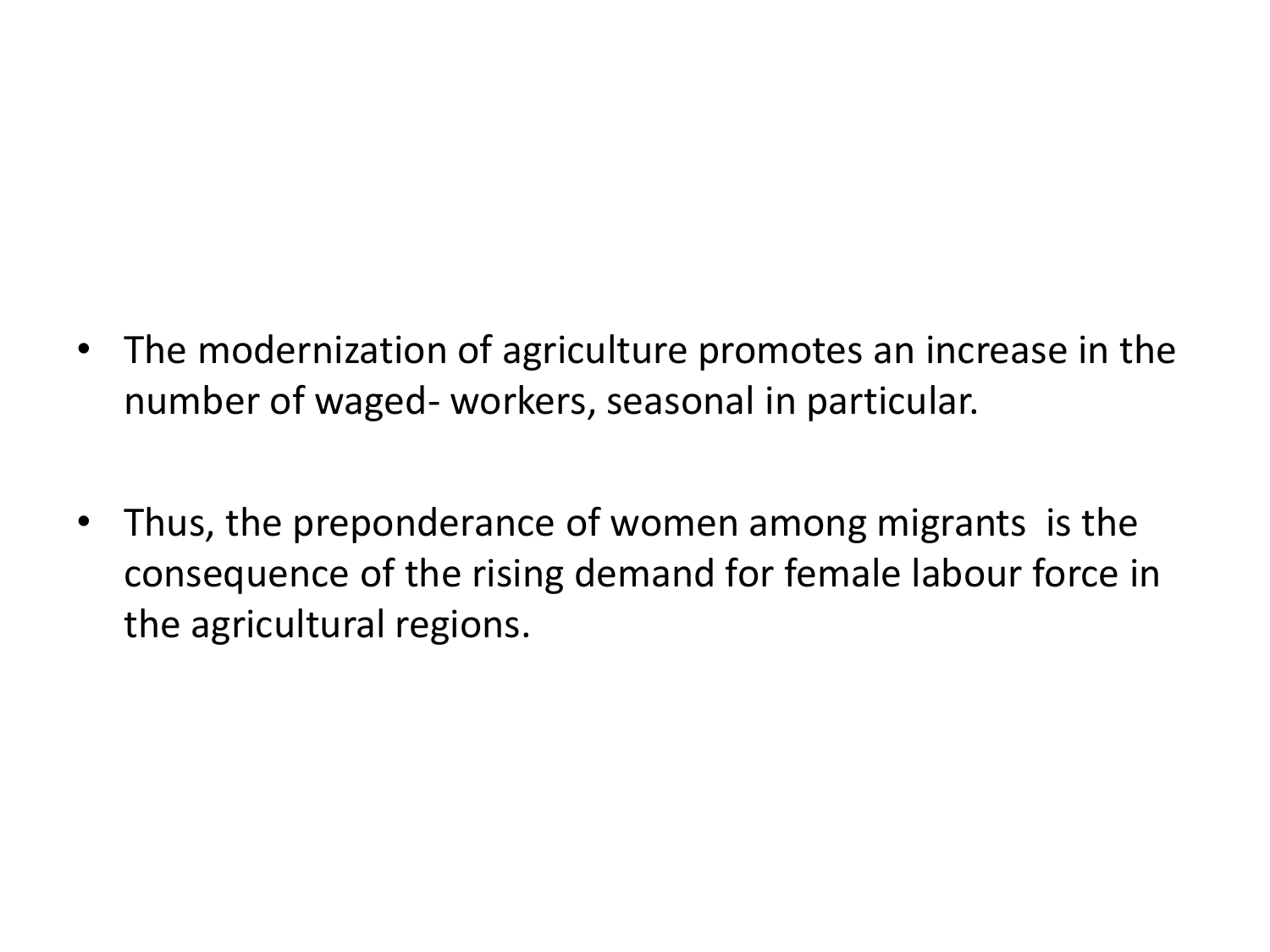#### **Research question**

#### **To what extent the incorporation of women in the agricultural labour has impacted gender relations?**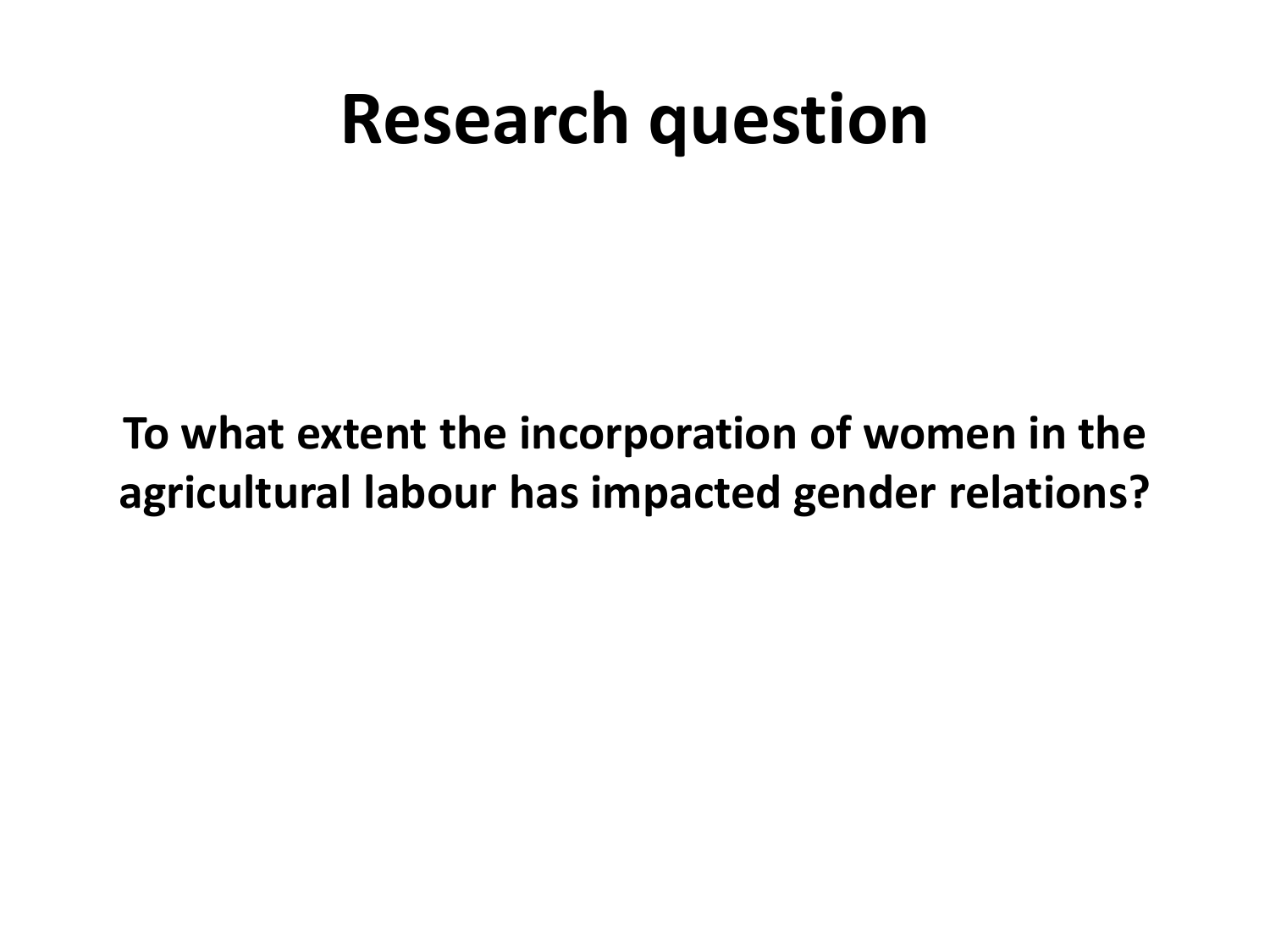# **Methodology**

- **Study area:** two agricultural areas
	- **Souss Massa region:** *Chtouka ait baha* province(Khmis Ait Amira),
	- **North-East region:** *Berkane* province *(Douar ghraba 1 and douar ghraba2).*
- **methods:**
	- **Quantitative approach:** Questionnaire,
	- **Qualitative approach:** In-depth interviews and focus groups were conducted with women and men.
	- The qualitative data used are collected between 2012 and 2016.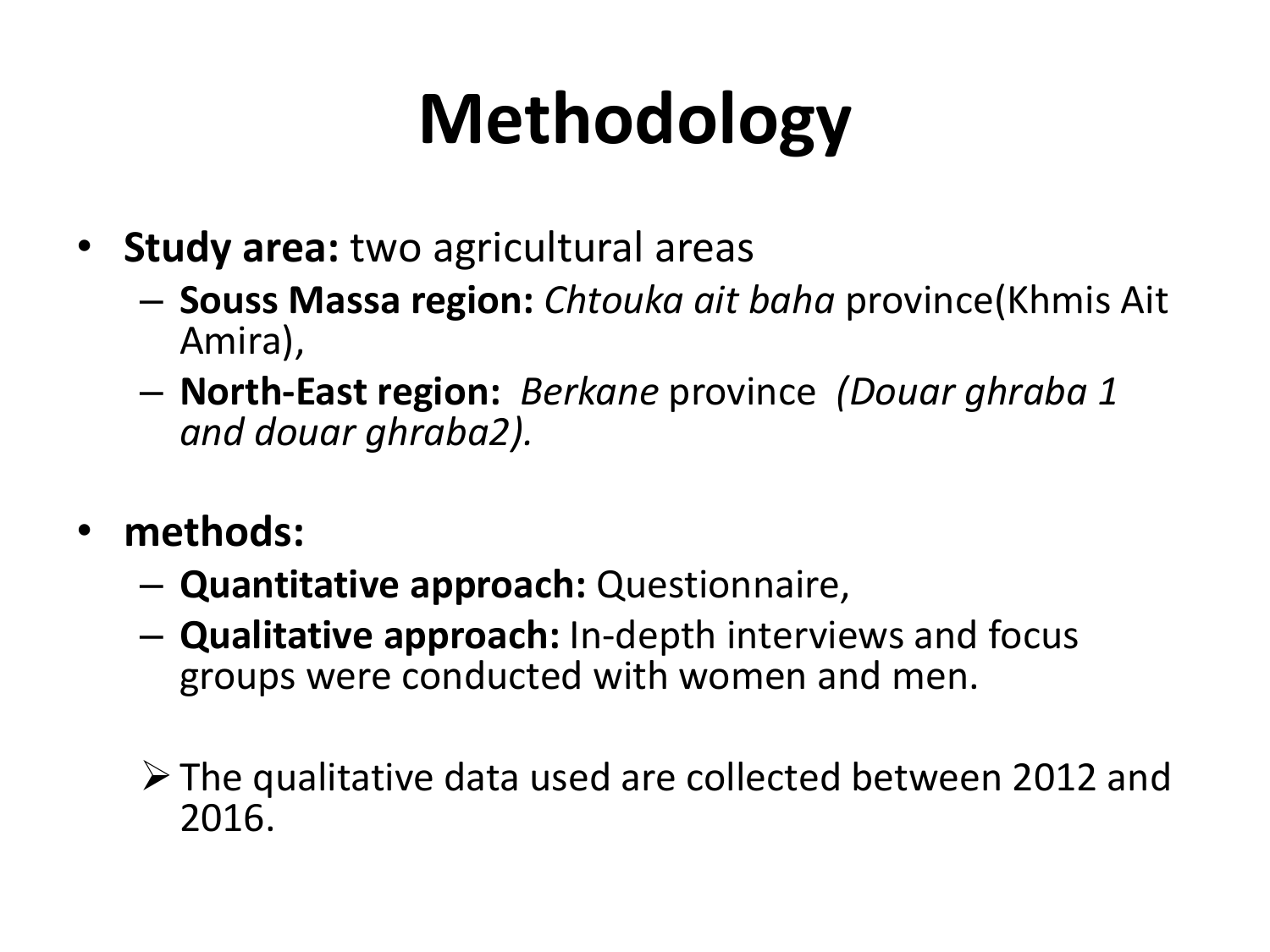# **1/ Decisions on agricultural labour migration**

- The growing participation of rural women in the waged agricultural workforce reflects the need of rural households to increase and diversify their income sources as it entails a shaped gender relations.
	- **Determinants of migration do not differ for men and women**.
- Due to the differential economic opportunities that women and men face in agricultural work, women play an active role in migration decisions.
	- **Women are not seen as an appendage of man's migration.**
- Women's engagement in agricultural labour migration was seen to reflect the men's incapacity to fulfil their roles as the breadwinners of the households.
	- **The presumed passivity in the women migratory process is ignored.**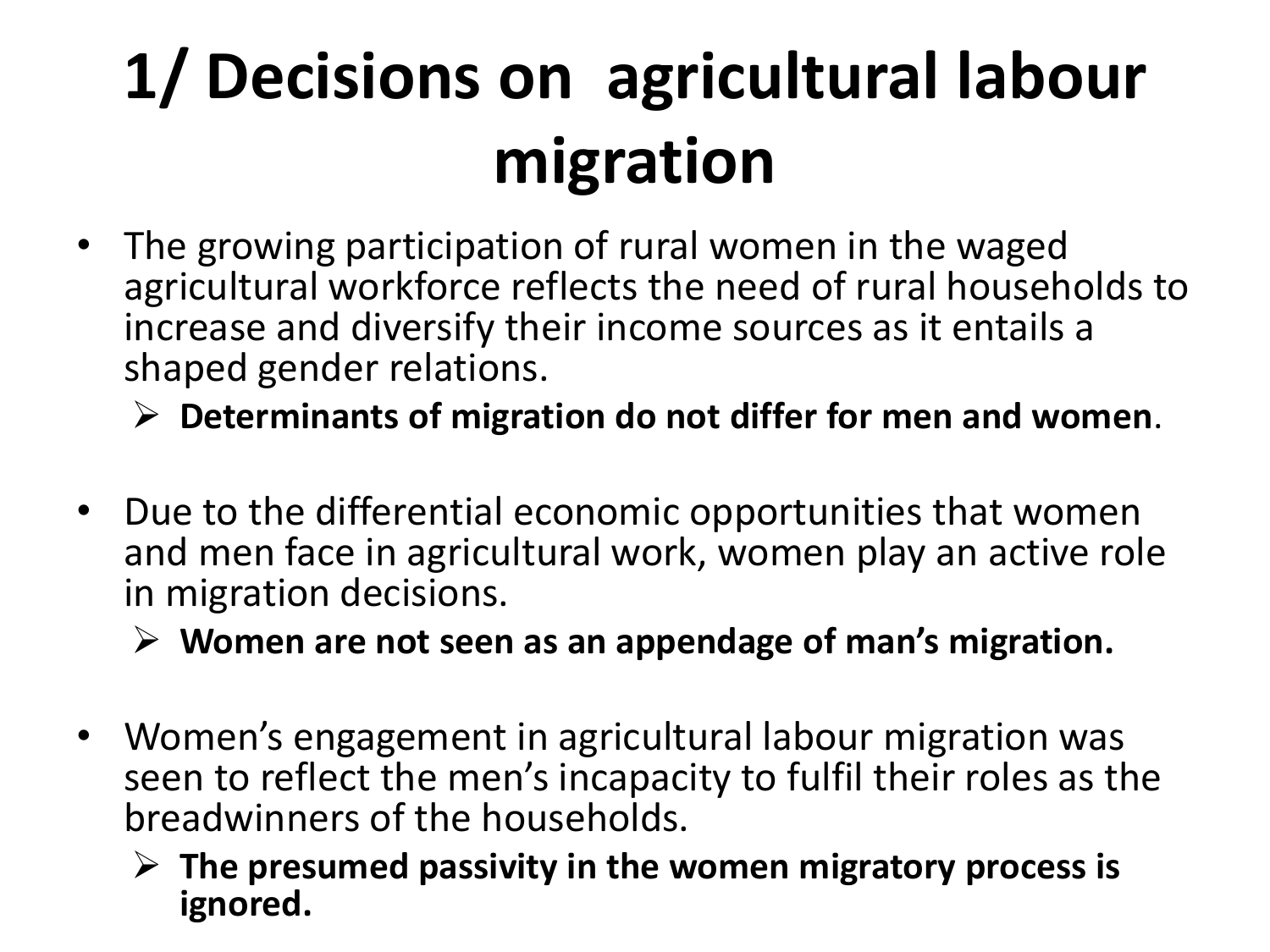# **2/ Decisions on women's entry into waged agricultural labour**

- In most cases, women had a major role in deciding to enter into waged work.
- A number of women took the decision and their husbands agreed. In order to save money, the men allow their wives to join non-traditional agricultural export production (fieldwork, processing or packing).
- Working in the agro-industry is seen as *formal* and *respectable* and relatively better working conditions in comparison with *mouqef* (traditional labour recruitment market).
- Rarely are the women who are encouraged by their husbands to work in agricultural labour.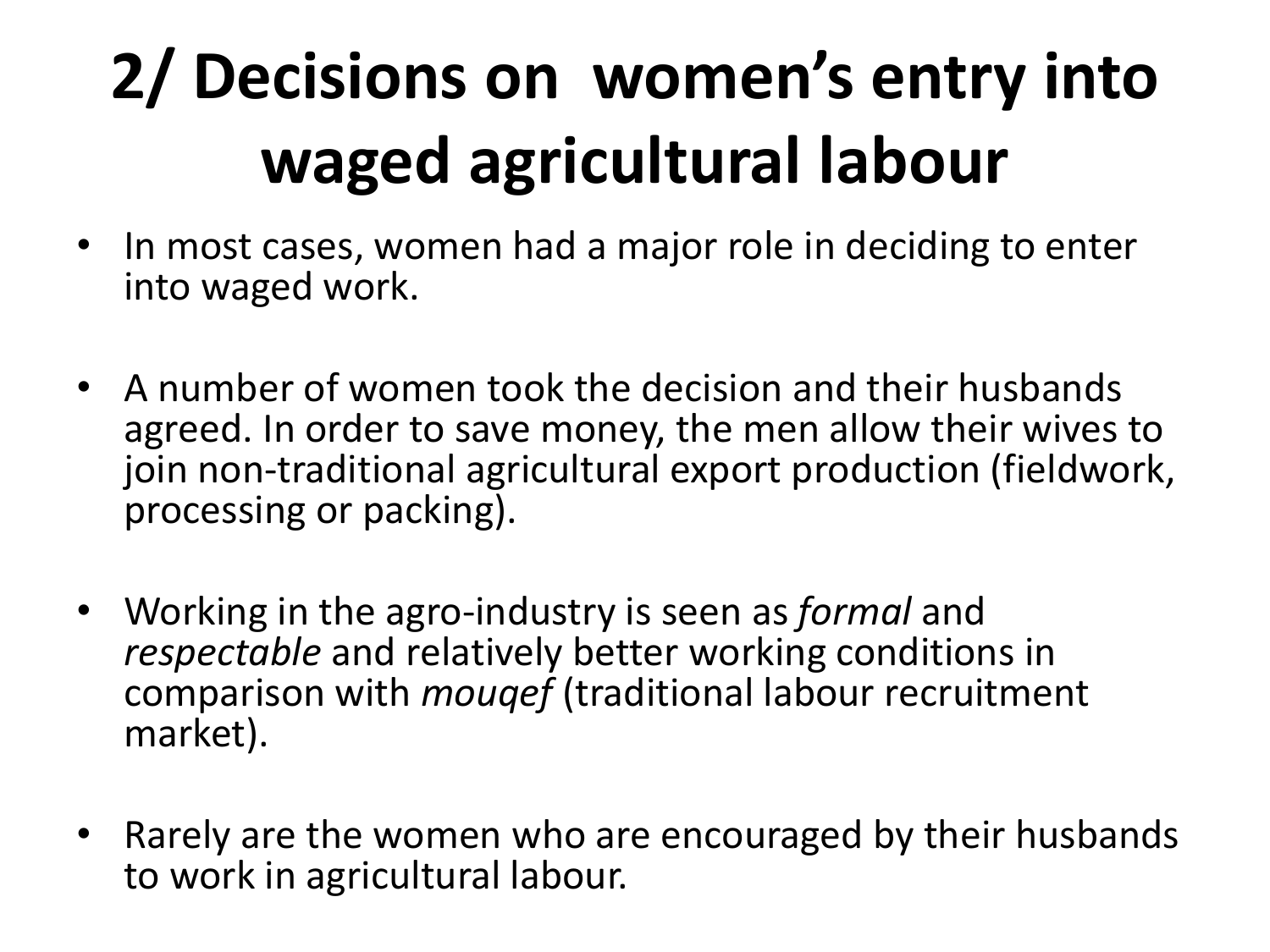#### **3/Agricultural Wage Gap(1)**

• **Gender differentiated occupations:** Women and men don't practice the same types of tasks due to the tasks nature and the force which demands. Men are often expected to do any tasks requiring **physical force** or involve **the use of tools** or in **supervision positions**. Otherwise, women are often expected to do **meticulous** and **rigorous** tasks.

"*women have a light-weight and every agricultural activity is closest to the ground is their own specialization. However, men have a heavy weight, they cannot bend their knees and crouch down* "(statement of a farmer)

 $\triangleright$  The wage-work opportunities offered to women and men are based on a strong gender segregation of tasks as it led to different income.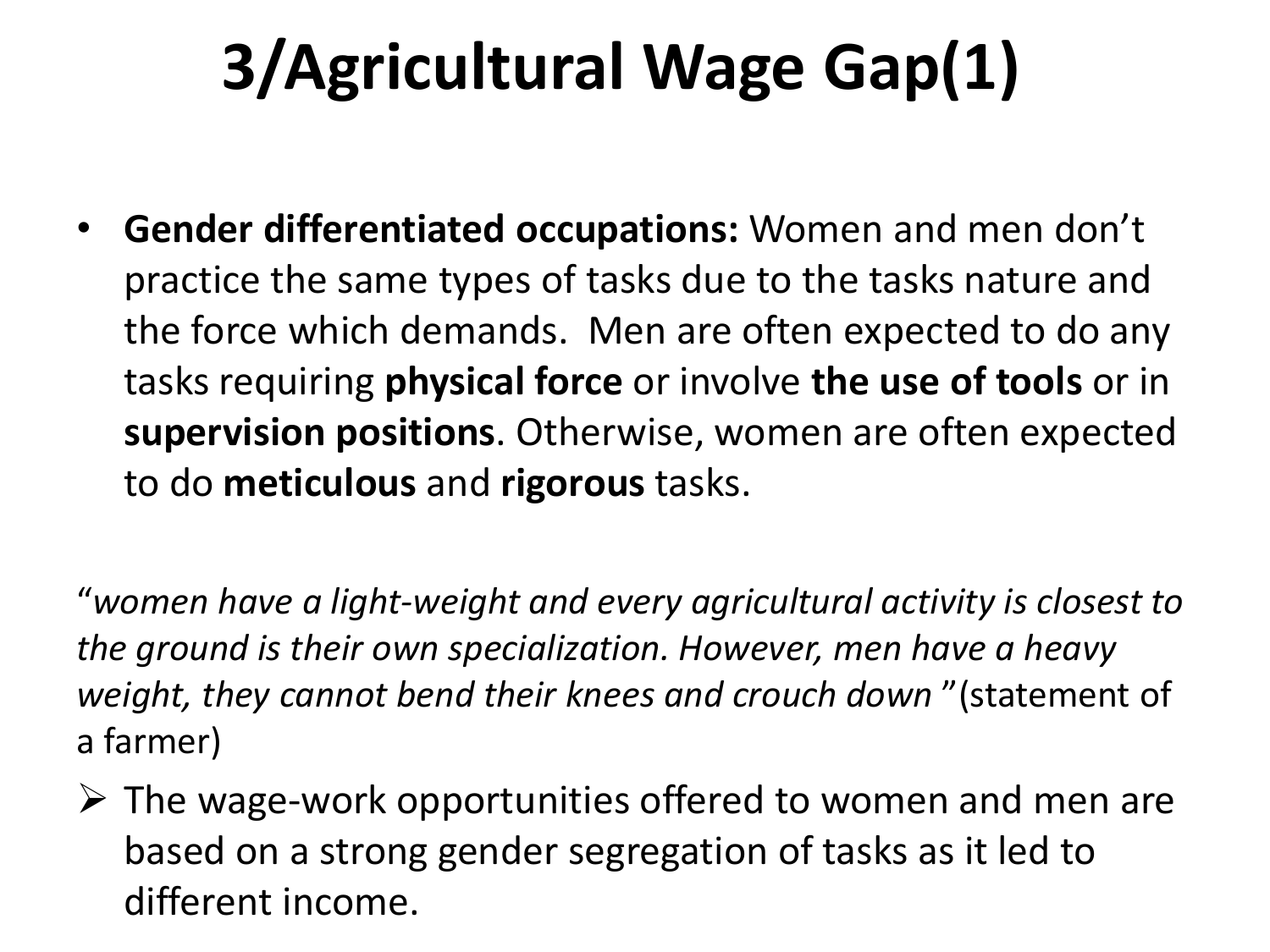### **3/Agricultural Wage Gap(2)**

#### **The intensity of agricultural work within seasons:**

• The wage-work opportunities offered to women are flexible and are for a limited period of time. Men's work tends to be more stable with less flexibility.

*women are not always available in the moqaf for seeking a job. They have other tasks to do in their households during the week. They can work from 3 to 4 days per week depending on their will. The money they earn from agricultural work can only be complementary to that of the household... It is only for doing Tontine with other women* " (male worker statement, 52 years old).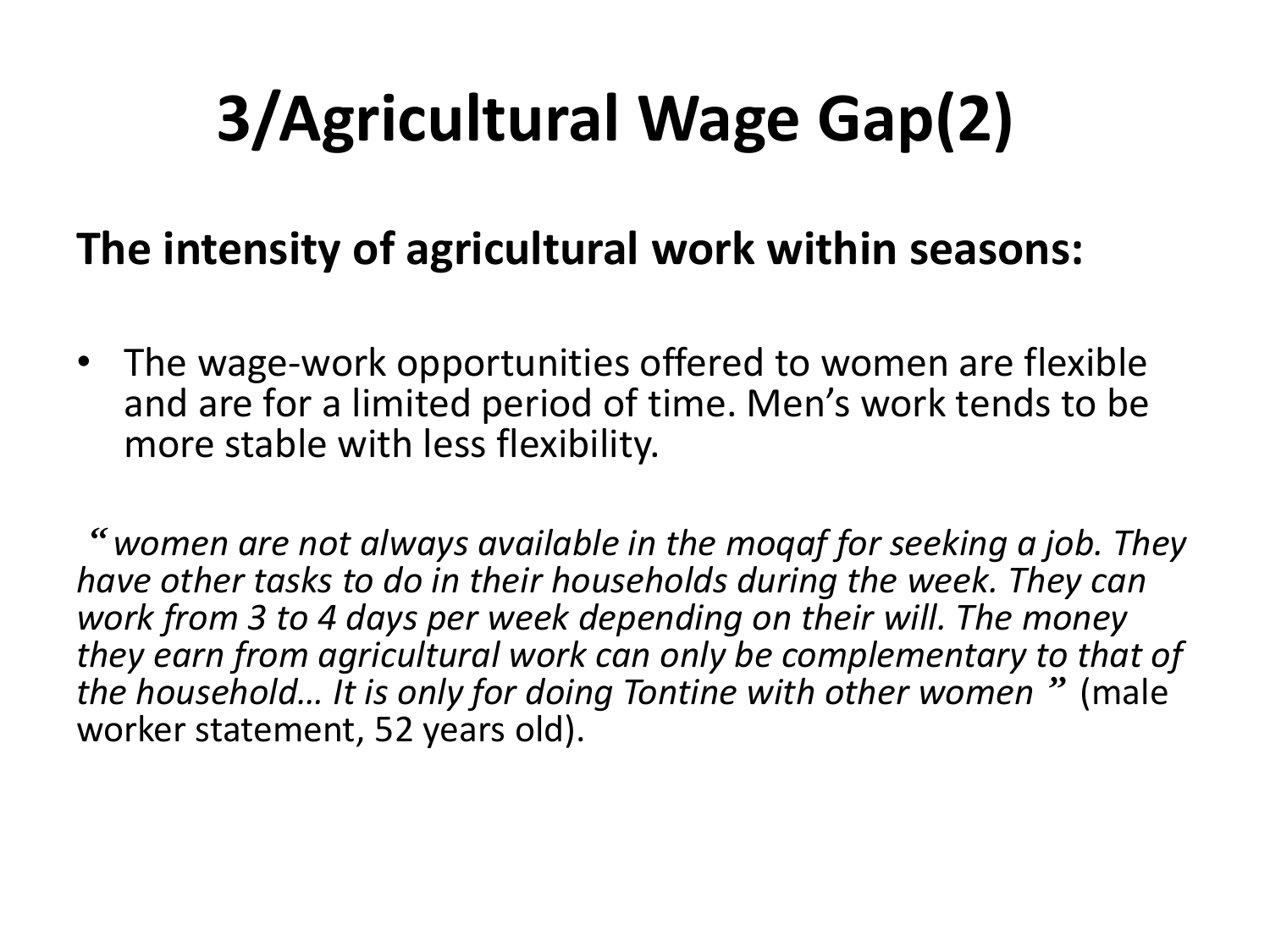### **3/Agricultural Wage and Gender gap(3)**

#### **Type of the farm and the crops produced:**

The farmers having large farms pay less than those who have small or medium farms. The wage is proportional to the farm size: the more the farm size is larger, the more it demands an important workers' mass, the more it demands money.

For example a farmer states that "*one hectare of potatoes needs 20women(12euro), 20men (15euro)and 10 other men for storing at the truck(20euro), which costs him about 1000euros/day including their foods and transports*." (farmer, Northeast region)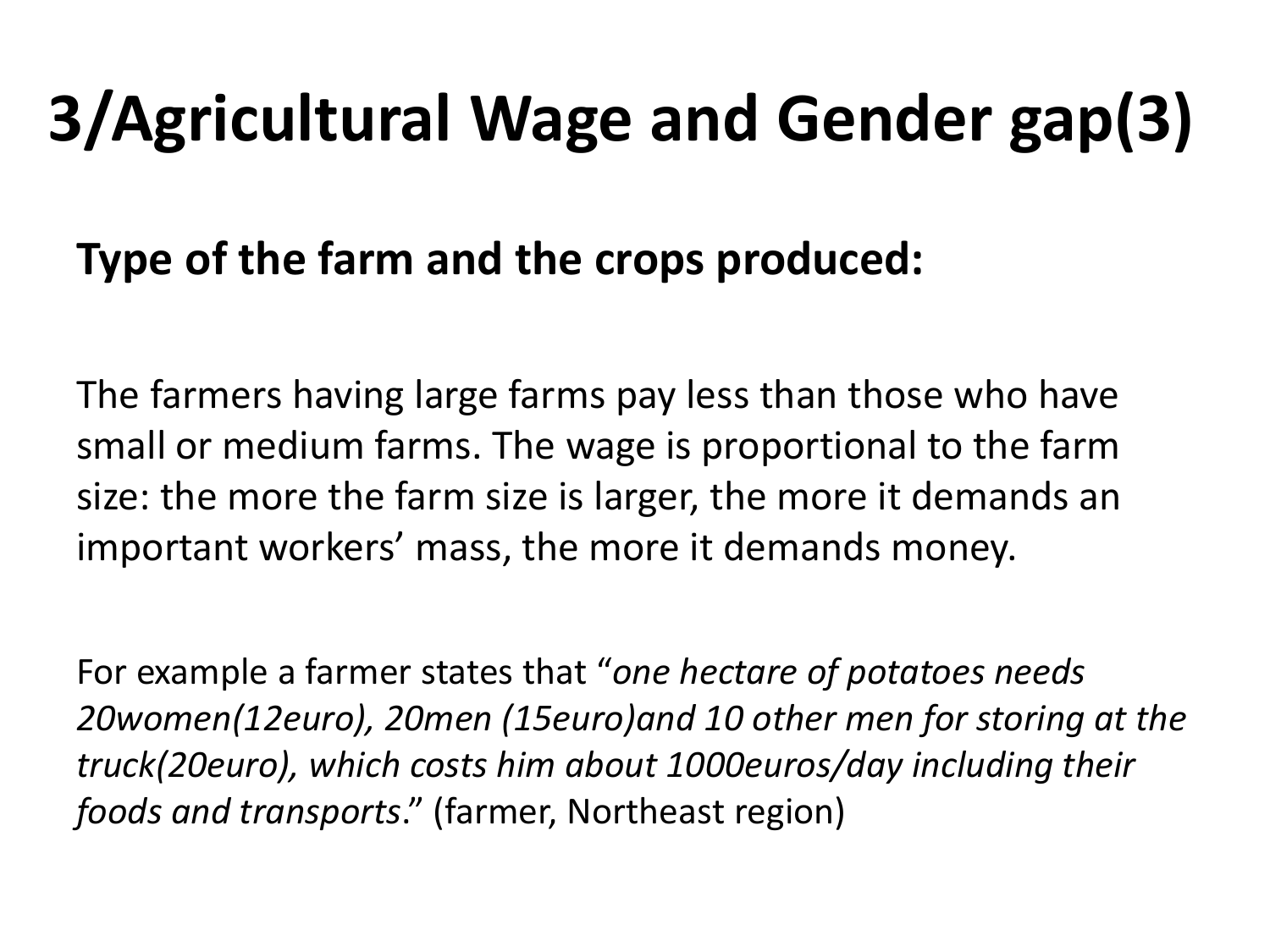# **3/Agricultural Wage and Gender gap(4)**

#### **Type of the crops produced: the example of potatoes harvesting**

- The season of potato harvesting constitutes the period of the highest income, whether for women or men. It is about 10- 12euro/day for women doing picking up potatoes from the ground and about 13-15 euro/ day for men extracting potato from the ground with an ax.
- The high income in this period is explained by the nature of the cultivation. Potatoes require an imminent harvesting otherwise, the farmer risks lose his production. So the workers demand a high daily income as the farmers prefer to increase the wage for workers in order to not lose any of the production.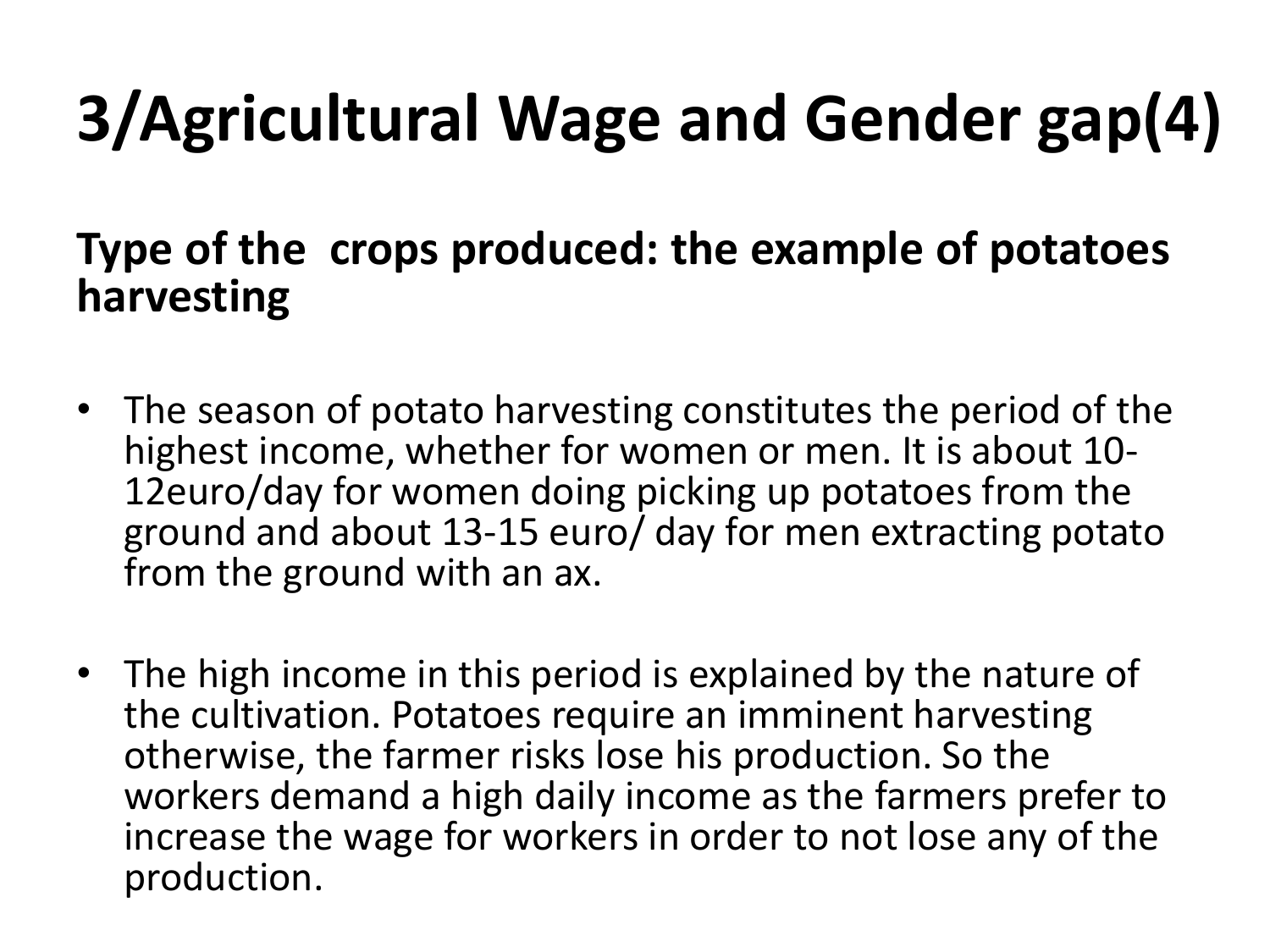#### **4/ Women's socio-economic status**

- **From unwaged family workers/housewives to waged agricultural laborers:**
	- Agricultural labour migration provides to women a wage as it could be the main opportunity through which they could expect to become financially independent.
- **(In)Visibility of Women's seasonal agricultural labour:**
	- Women's agricultural work is visible in their households and perceived as the indispensable income source for the family despite of its irregularity and its precarious working conditions.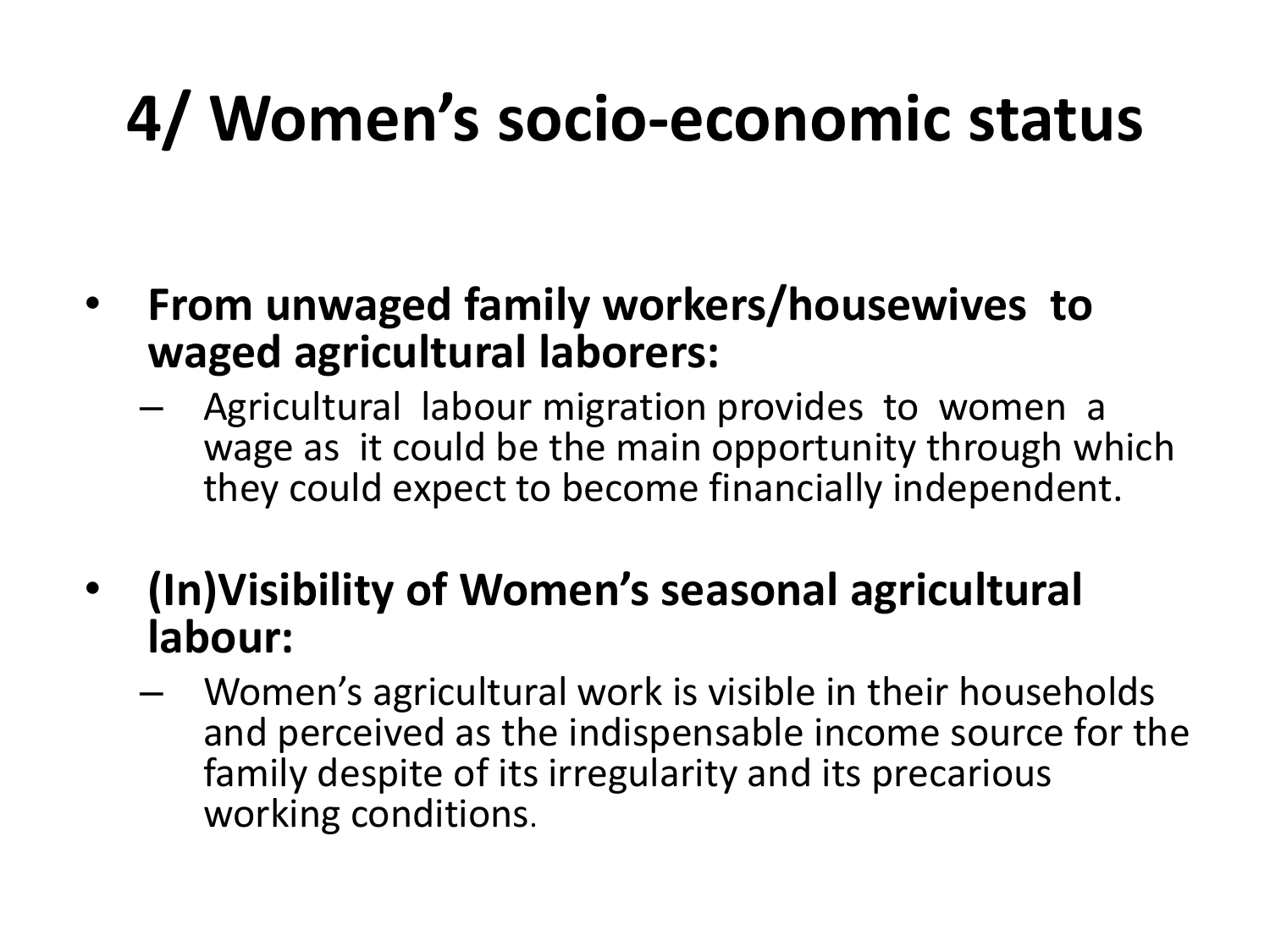- **Women as ''breadwinner''?:** 
	- The economic contribution of Women's agricultural labour is recognized by the household members. Women take the new role as the main source of money for the household.
	- The agricultural labour is considered as a source of employment for women. It is flexible, irregular and insecure, yet women laborers are often presented by employers and other members of the family as only working for **pin money.**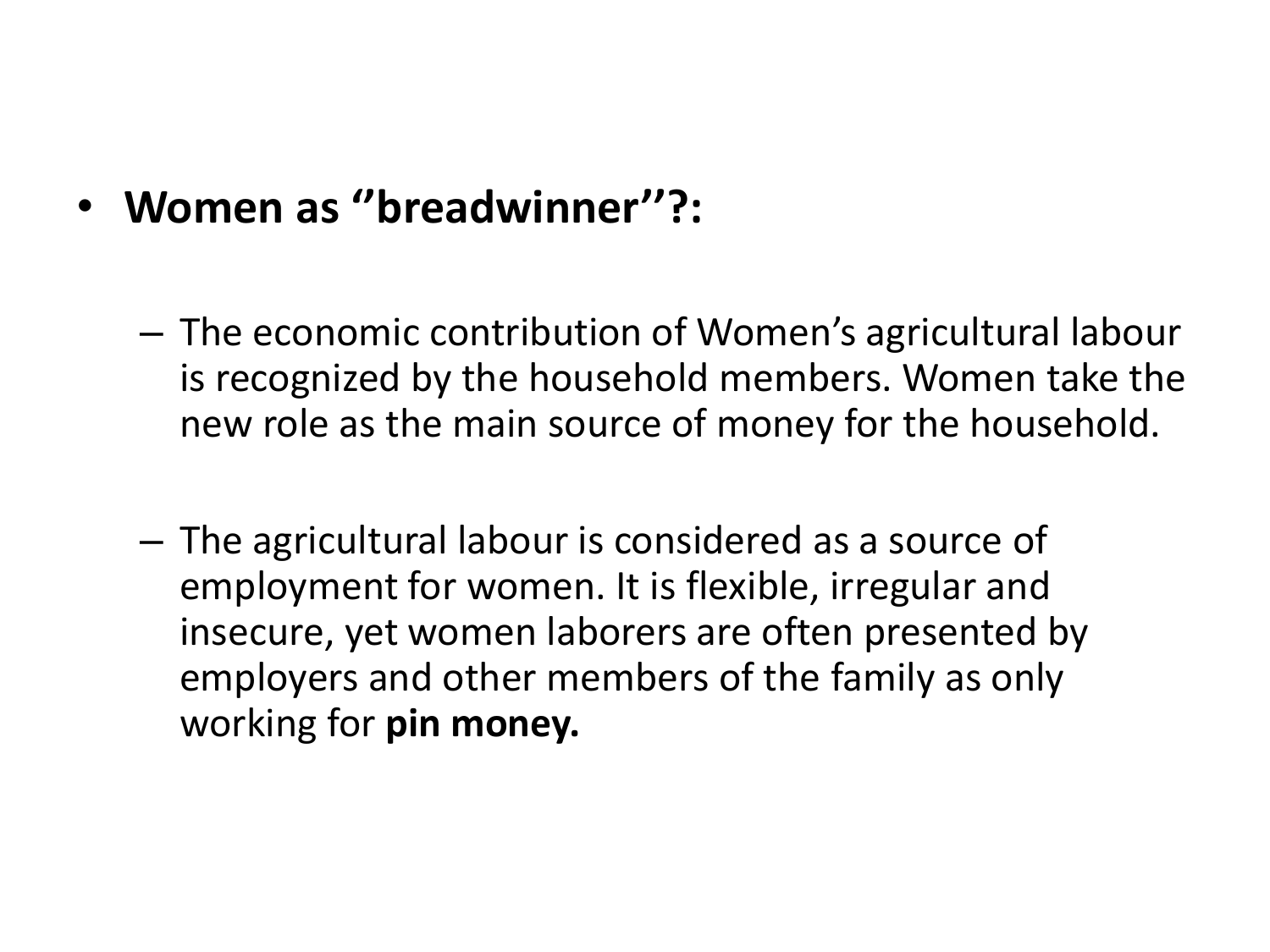## **5/Wage and Changing gender relations(1)**

- **Men's and Women's Share and Expenditure**
	- The majority of Men's earnings is spent on personal consumption, Personal project, business migration to Europe. The Household expenditure and the education of their children come in the last.
	- Women spend very little on their personal needs. Diverse household expenditure, the education of their children and saving some money for *the future* are the main features.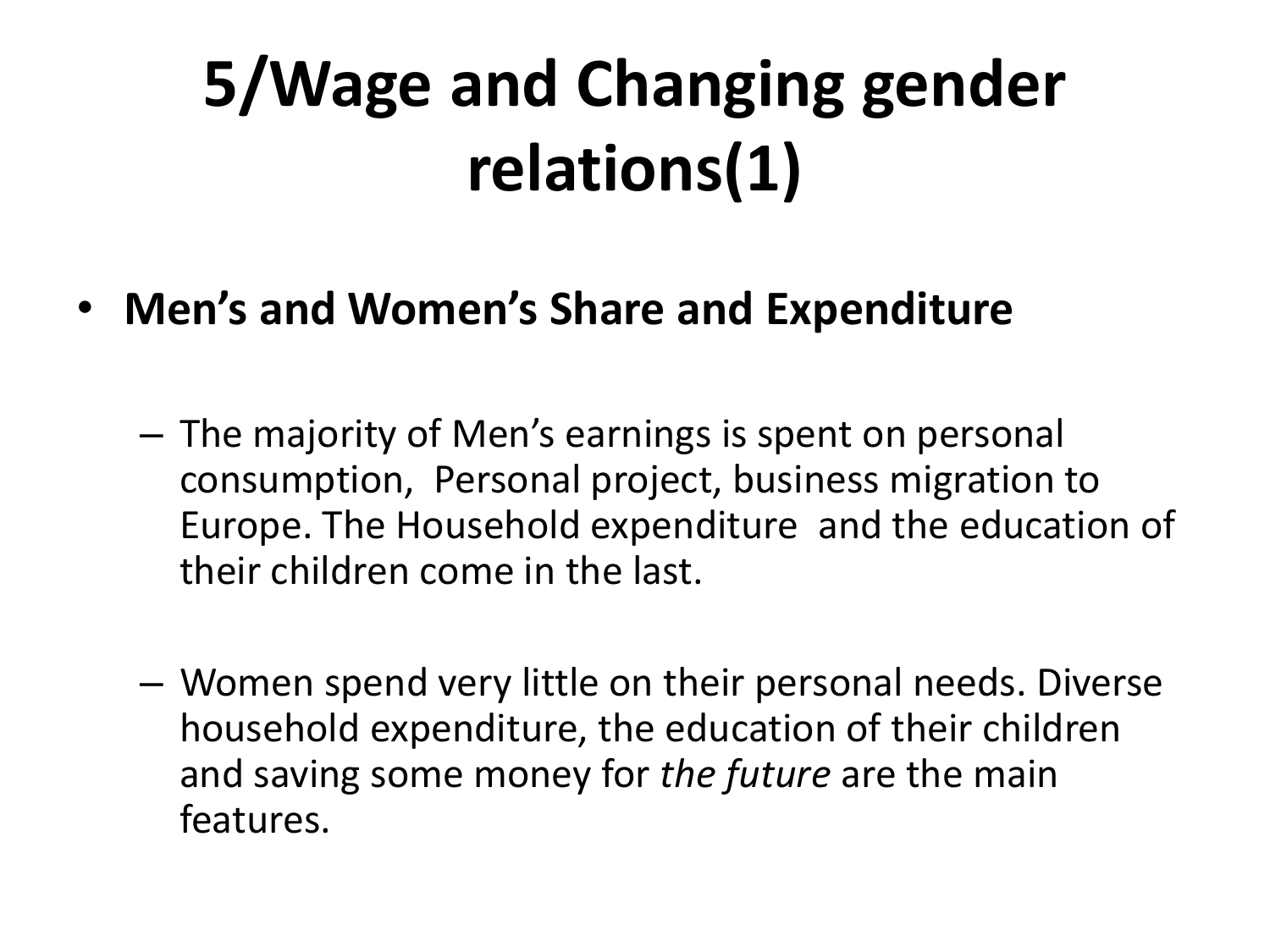## **5/Wage and Changing gender relations(2)**

- Despite that the wages of men *seem to be* higher than of women, it is women's contribution that becomes the substantial part when it comes to the household expenditure.
- Three models developed:
	- $\triangleright$  cash-home: "what's mine is his".
	- $\triangleright$  sharing of expenses.
	- savings *for the uncertain future.*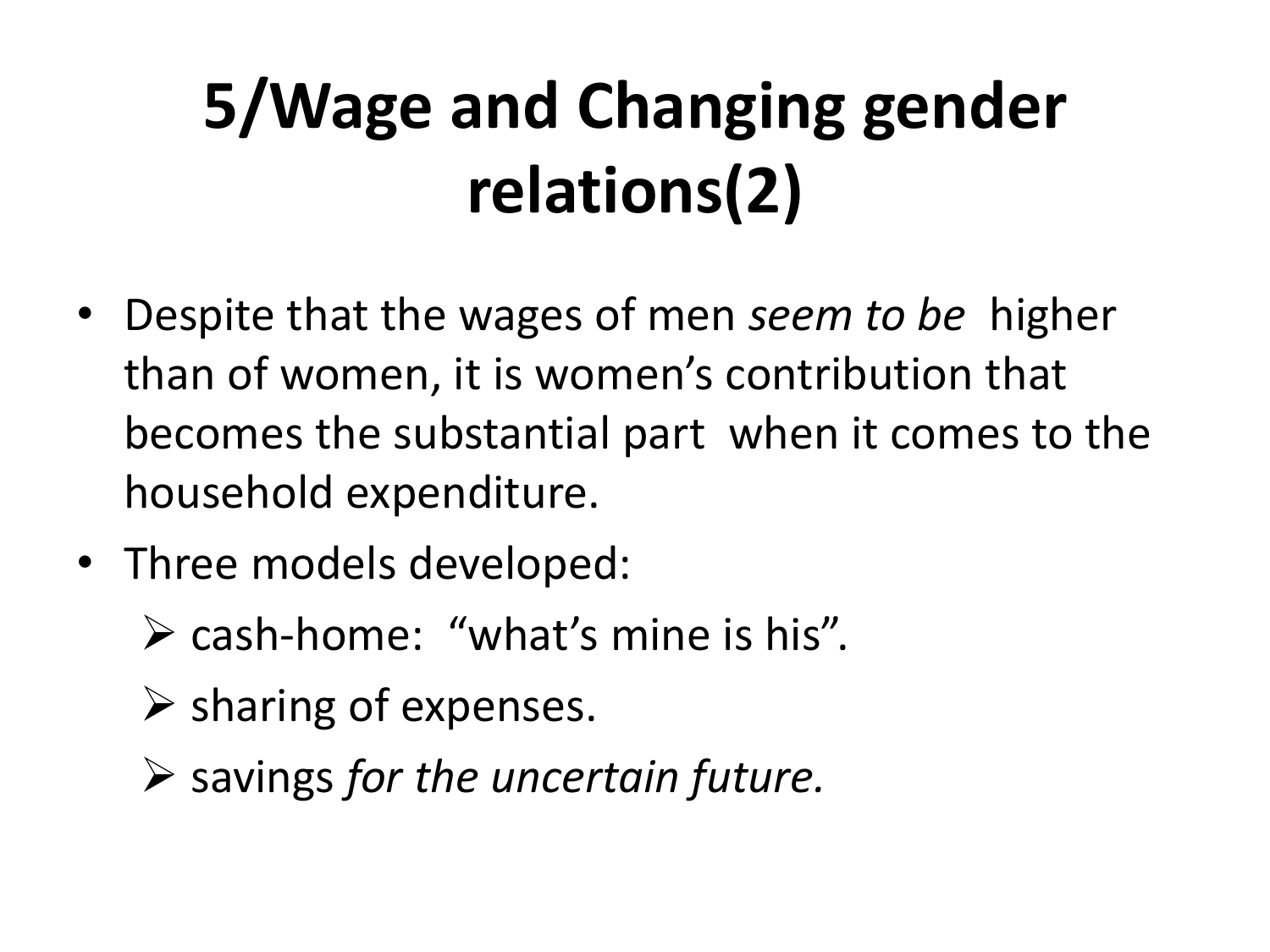#### • *Cash-home model:*

- The wage earnings are used to pay: renting, invoices and food.
- The rest is for school furniture, clothes, home modification, debt repayment, tontine contribution that serves to big household expenditure (travel, ceremonies) or for *crisis period* such as medical treatment.
- $\triangleright$  This model is based on the women's entry into wage-work bargaining. The women waged-work constitutes the equilibrium of the household earnings.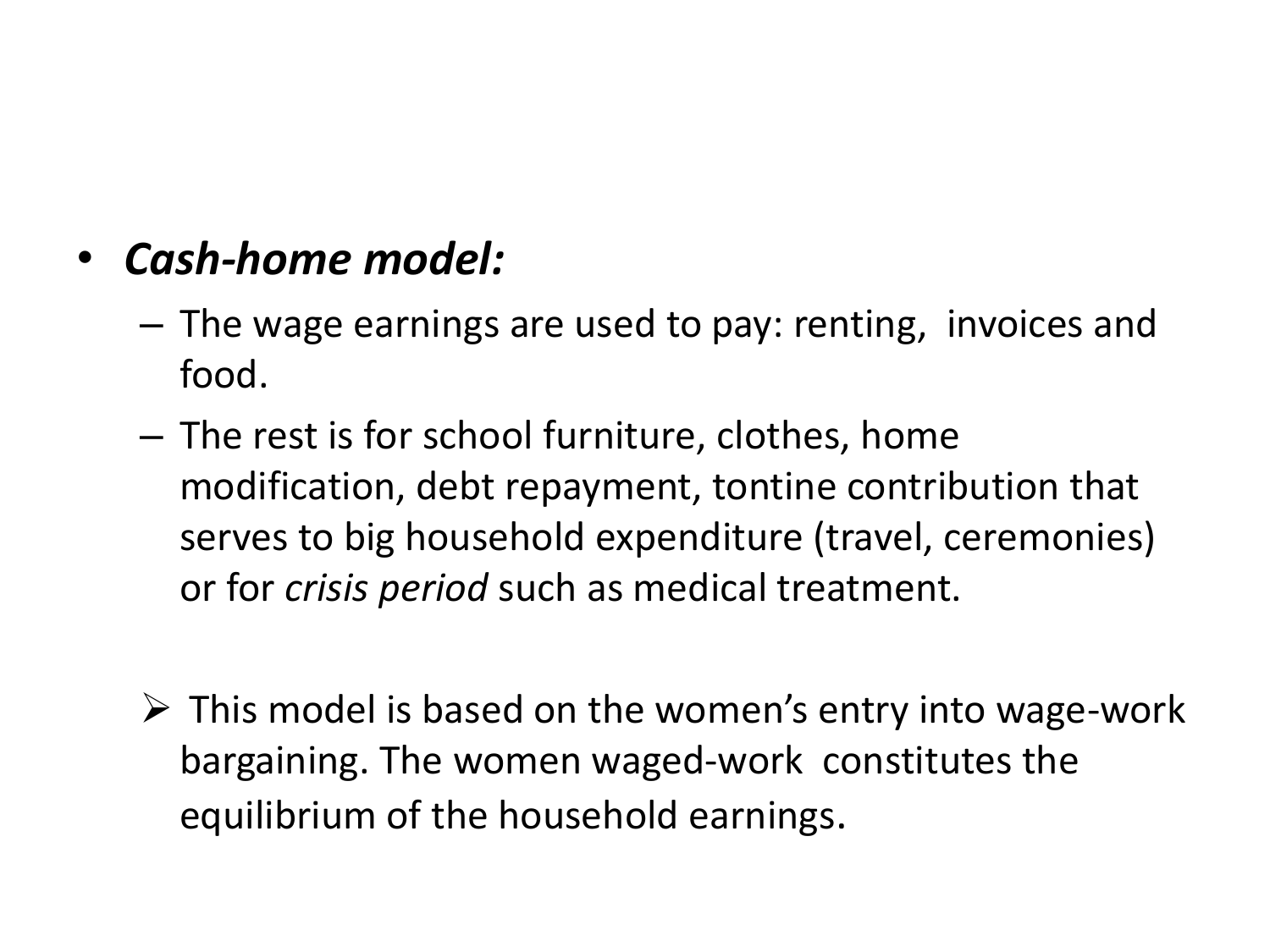#### • *Expenses Sharing model:*

– It is based on the wage negotiation by making arrangements

" My husband hesitate to own a home. As a first step, I tried to convince him… but finally a specific arrangement ought to be made. I proposed that I deal with debt repayment while he deals with household expenditures, provided that such arrangement led to the house ownership for both of us, and that has made it possible". (woman worker, 36 years old, Souss region).

 $\triangleright$  the women's economic contribution in the household increases their negotiation power.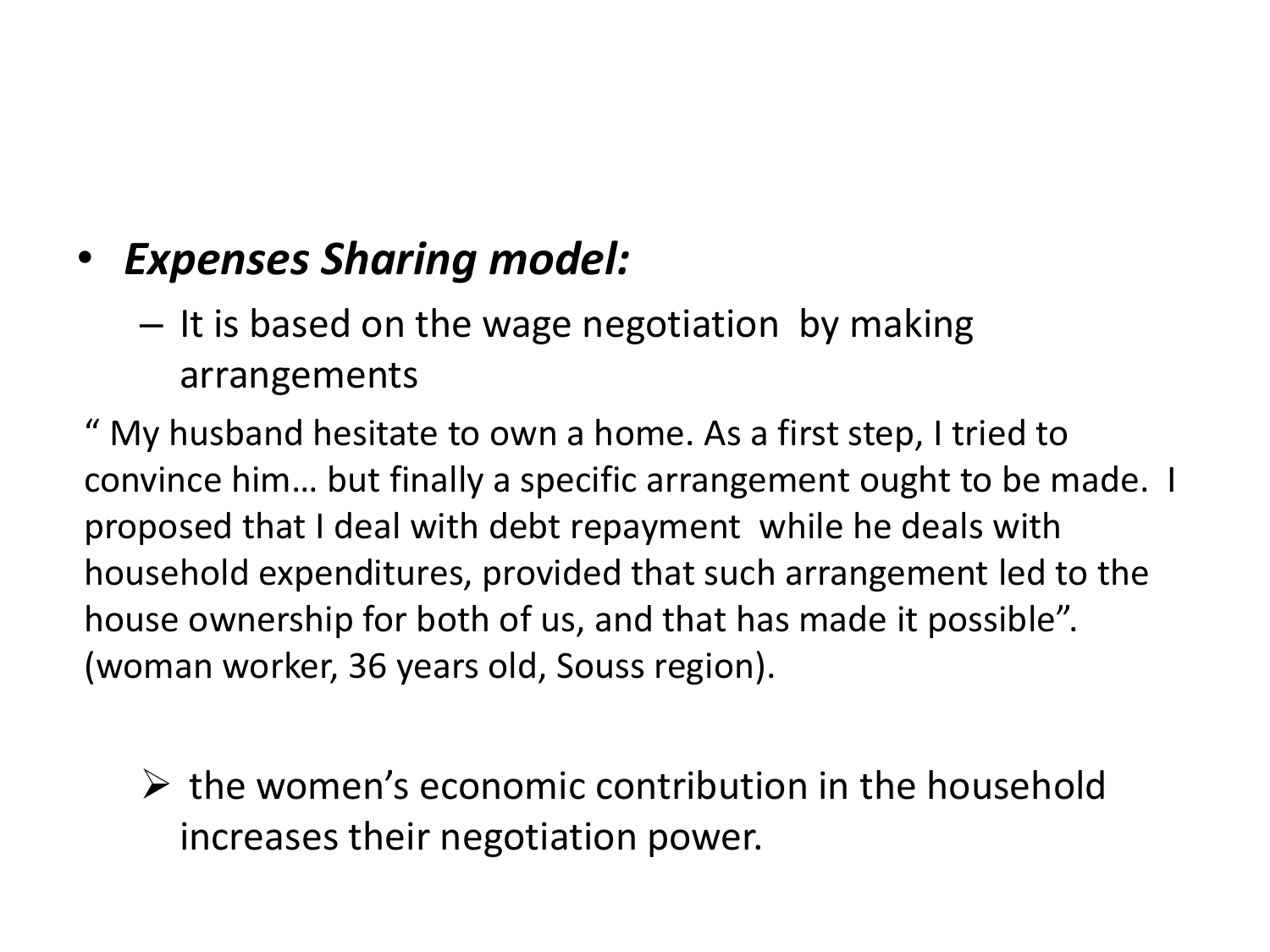#### **However,**

• *Unbalanced expenses sharing model:*

Increase economic role of women could have been used as a pretext for men to reduce their household contributions, even their withdrawal.

 $\triangleright$  The women wage removes the responsibility of husbands and increases the pressure on women that they spend all their wages.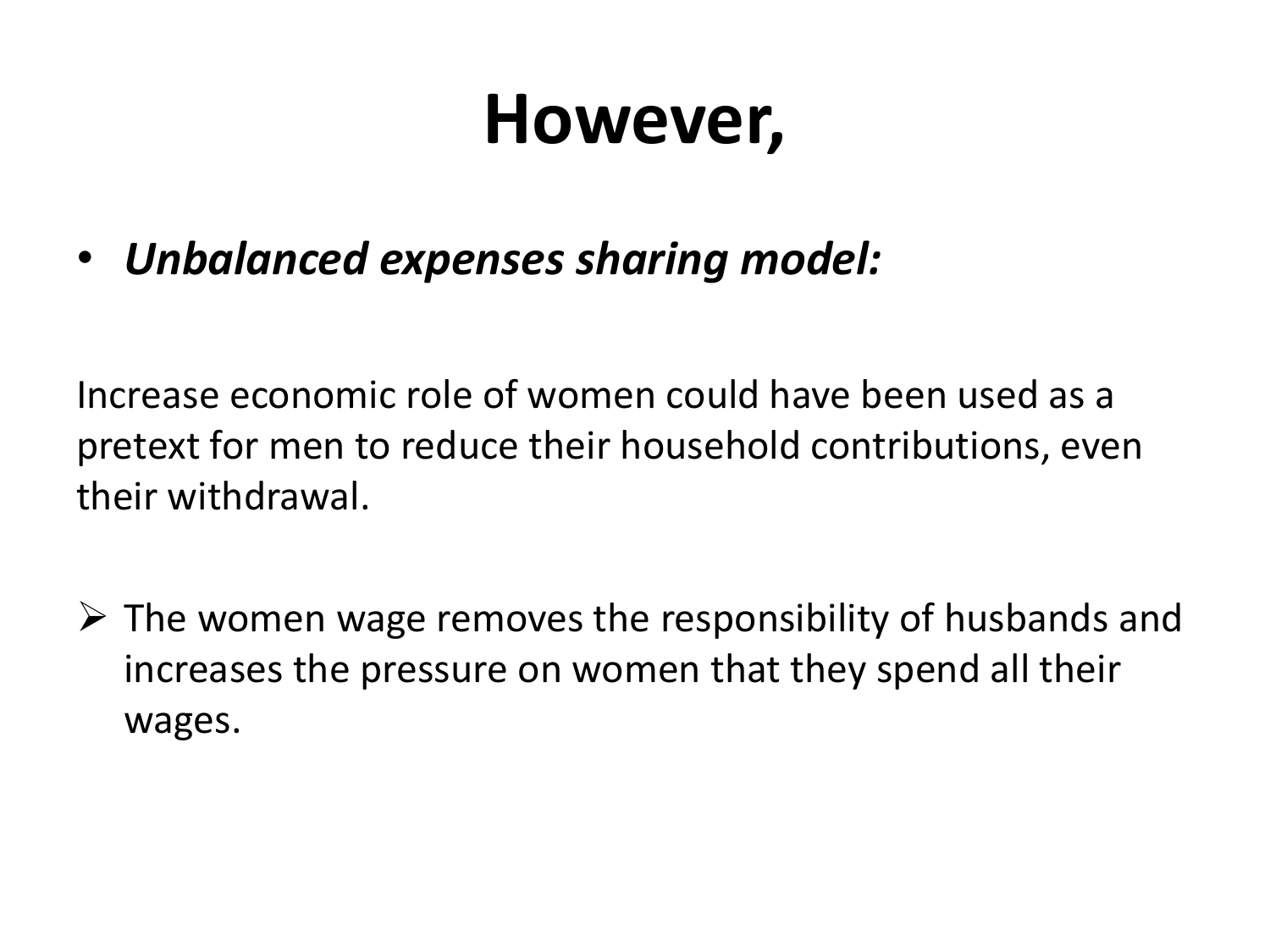#### • *Savings for the uncertain future model:*

Saving is considered as the productive accumulation for women, which serve to *overcome financial problems* the family face or it is considered as *personal property* in rare cases.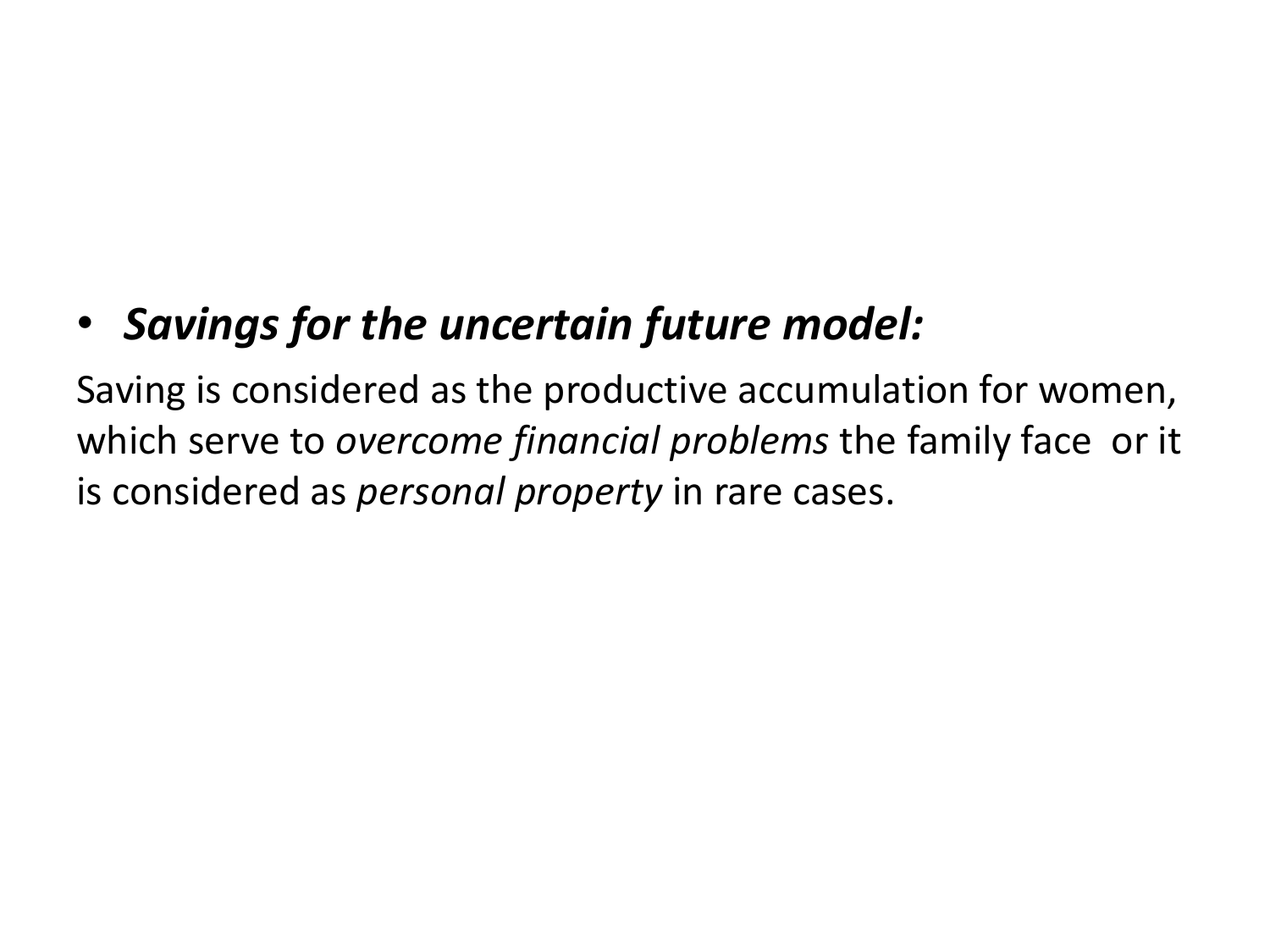## **Do agricultural labour empower women or alter gender relations?**

- The socioeconomic status of women had a significant impact on the traditional gender roles,
- Agricultural labour wage give to women an increased decision-making within their intra-household relations and in their relationships with men,
- Little change in the gender division of labour within the household with regard to reproductive work.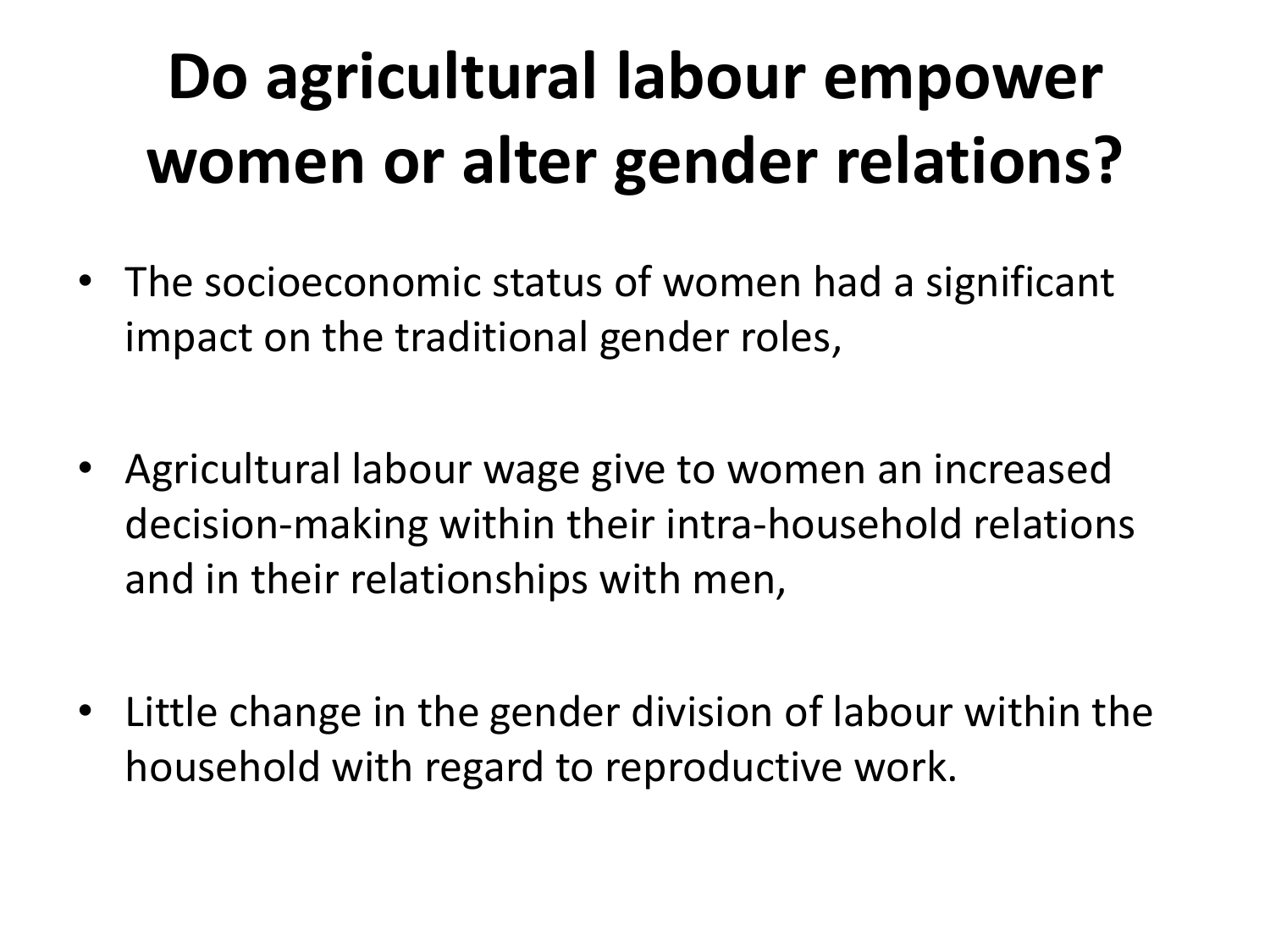- Due to the agricultural labour, women assert themselves in the households and control the resources.
- If the economic autonomy evokes the ability to maintain their financial situation and of their owns as to the ability to decide how these resources are used, the women's economic contribution changed gender relations.